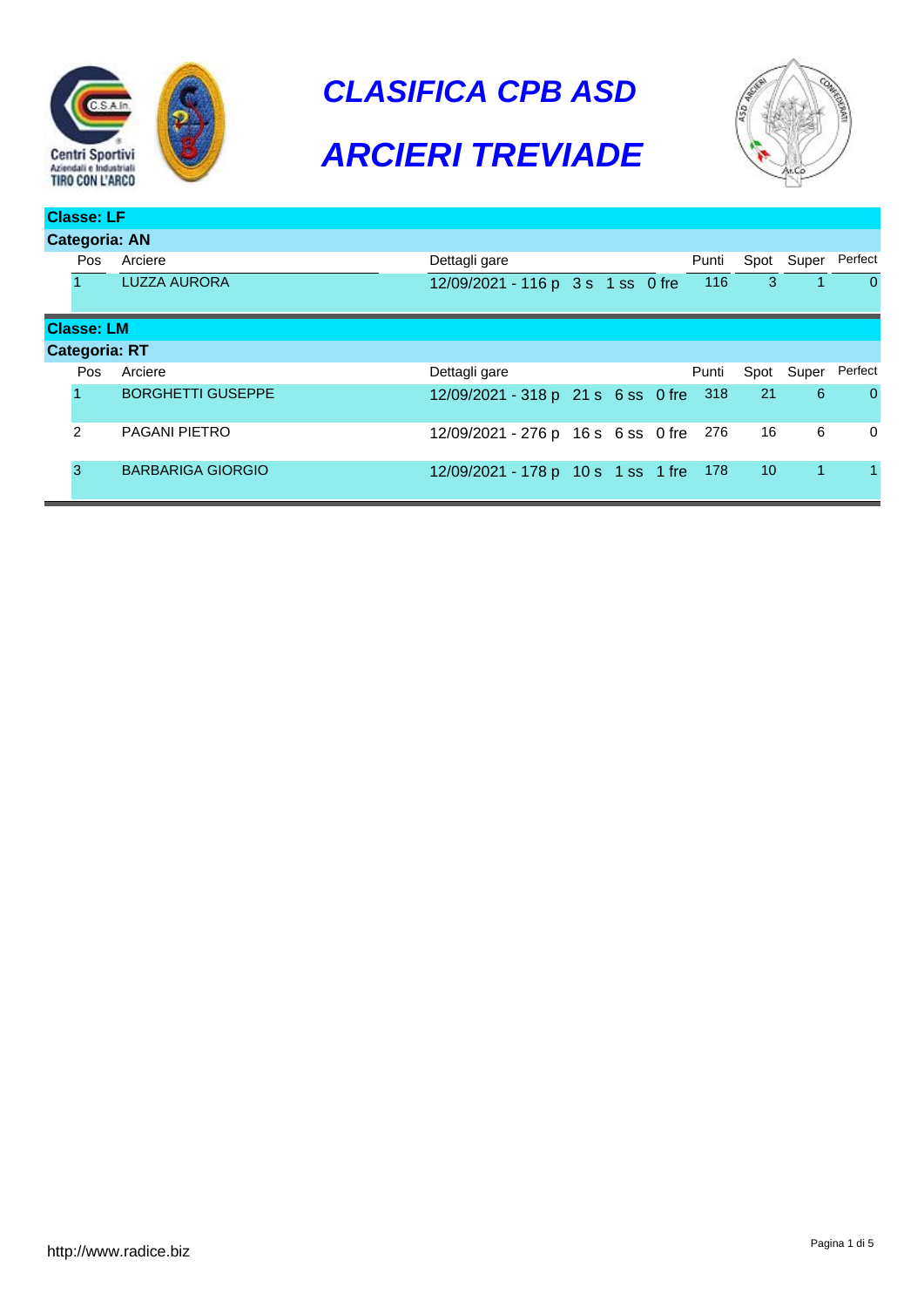



|                      | <b>Classe: MF</b>    |                             |                                                 |                                                    |  |  |  |
|----------------------|----------------------|-----------------------------|-------------------------------------------------|----------------------------------------------------|--|--|--|
|                      | <b>Categoria: AN</b> |                             |                                                 |                                                    |  |  |  |
|                      | Pos                  | Arciere                     | Dettagli gare<br>Punti                          | Spot Super<br>Perfect                              |  |  |  |
|                      | $\mathbf{1}$         | DE PAULA MARGARETE          | 284<br>16<br>12/09/2021 - 284 p 16 s 2 ss 2 fre | $\overline{2}$<br>$\overline{2}$                   |  |  |  |
|                      | $\overline{2}$       | RONDINI ROBERTA             | 14<br>12/09/2021 - 254 p 14 s 5 ss 0 fre<br>254 | 5<br>$\Omega$                                      |  |  |  |
|                      | <b>Categoria: AS</b> |                             |                                                 |                                                    |  |  |  |
|                      | Pos                  | Arciere                     | Dettagli gare<br>Punti                          | Perfect<br>Spot Super                              |  |  |  |
|                      | $\blacktriangleleft$ | <b>FIZZARDI ALIDA</b>       | 12/09/2021 - 128 p 4 s 2 ss 1 fre<br>128        | $\overline{4}$<br>2<br>$\mathbf{1}$                |  |  |  |
|                      | <b>Categoria: FS</b> |                             |                                                 |                                                    |  |  |  |
|                      | Pos                  | Arciere                     | Dettagli gare<br>Punti                          | Perfect<br>Spot Super                              |  |  |  |
|                      | $\overline{1}$       | <b>DANZI MARIA CRISTINA</b> | 12/09/2021 - 386 p 27 s 5 ss 3 fre 386<br>27    | 5<br>3                                             |  |  |  |
|                      | <b>Categoria: LB</b> |                             |                                                 |                                                    |  |  |  |
|                      | Pos                  | Arciere                     | Dettagli gare<br>Punti<br>Spot                  | Super<br>Perfect                                   |  |  |  |
|                      | $\overline{1}$       | <b>CIRELLI CARLA</b>        | 12<br>258<br>12/09/2021 - 258 p 12 s 3 ss 1 fre | $\mathbf{3}$<br>$\overline{1}$                     |  |  |  |
|                      | $\overline{2}$       | VALENTI VIVIANA             | 148<br>12/09/2021 - 148 p 4 s 0 ss 0 fre        | 4<br>$\mathbf 0$<br>$\mathbf 0$                    |  |  |  |
|                      | 3                    | <b>CHIECCHI SUSANNA</b>     | 12/09/2021 - 148 p 3 s 1 ss 0 fre<br>148        | $\overline{1}$<br>$\pmb{0}$<br>3                   |  |  |  |
|                      | 4                    | <b>VIVENZI ALESSANDRA</b>   | 12/09/2021 - 136 p 4 s 0 ss 1 fre<br>136        | 4<br>$\mathbf 0$<br>$\mathbf{1}$                   |  |  |  |
|                      | 5                    | <b>RAZA ERIKA</b>           | 82<br>12/09/2021 - 82 p 4 s 0 ss 0 fre          | $\overline{0}$<br>$\overline{4}$<br>$\Omega$       |  |  |  |
|                      | <b>Categoria: RT</b> |                             |                                                 |                                                    |  |  |  |
|                      | Pos                  | Arciere                     | Dettagli gare<br>Punti                          | Spot Super<br>Perfect                              |  |  |  |
|                      | $\mathbf{1}$         | CERETTI ELENA PAOLA         | 15<br>272<br>12/09/2021 - 272 p 15 s 1 ss 0 fre | $\mathbf{1}$<br>$\Omega$                           |  |  |  |
|                      | $\overline{2}$       | <b>MAZZOLENI MONIA</b>      | 174<br>12/09/2021 - 174 p 5 s 0 ss 0 fre        | 5 <sup>5</sup><br>$\overline{0}$<br>$\overline{0}$ |  |  |  |
|                      | 3                    | <b>CHIARI CRISTINA</b>      | 74<br>12/09/2021 - 74 p 0 s 0 ss 0 fre          | $\mathbf 0$<br>$\mathbf 0$<br>$\mathbf 0$          |  |  |  |
| <b>Categoria: SI</b> |                      |                             |                                                 |                                                    |  |  |  |
|                      | Pos                  | Arciere                     | Dettagli gare<br>Punti                          | Perfect<br>Spot Super                              |  |  |  |
|                      | $\overline{1}$       | <b>PADUANO ELENA</b>        | 12/09/2021 - 328 p 23 s 6 ss 0 fre<br>328<br>23 | 6<br>$\mathbf{0}$                                  |  |  |  |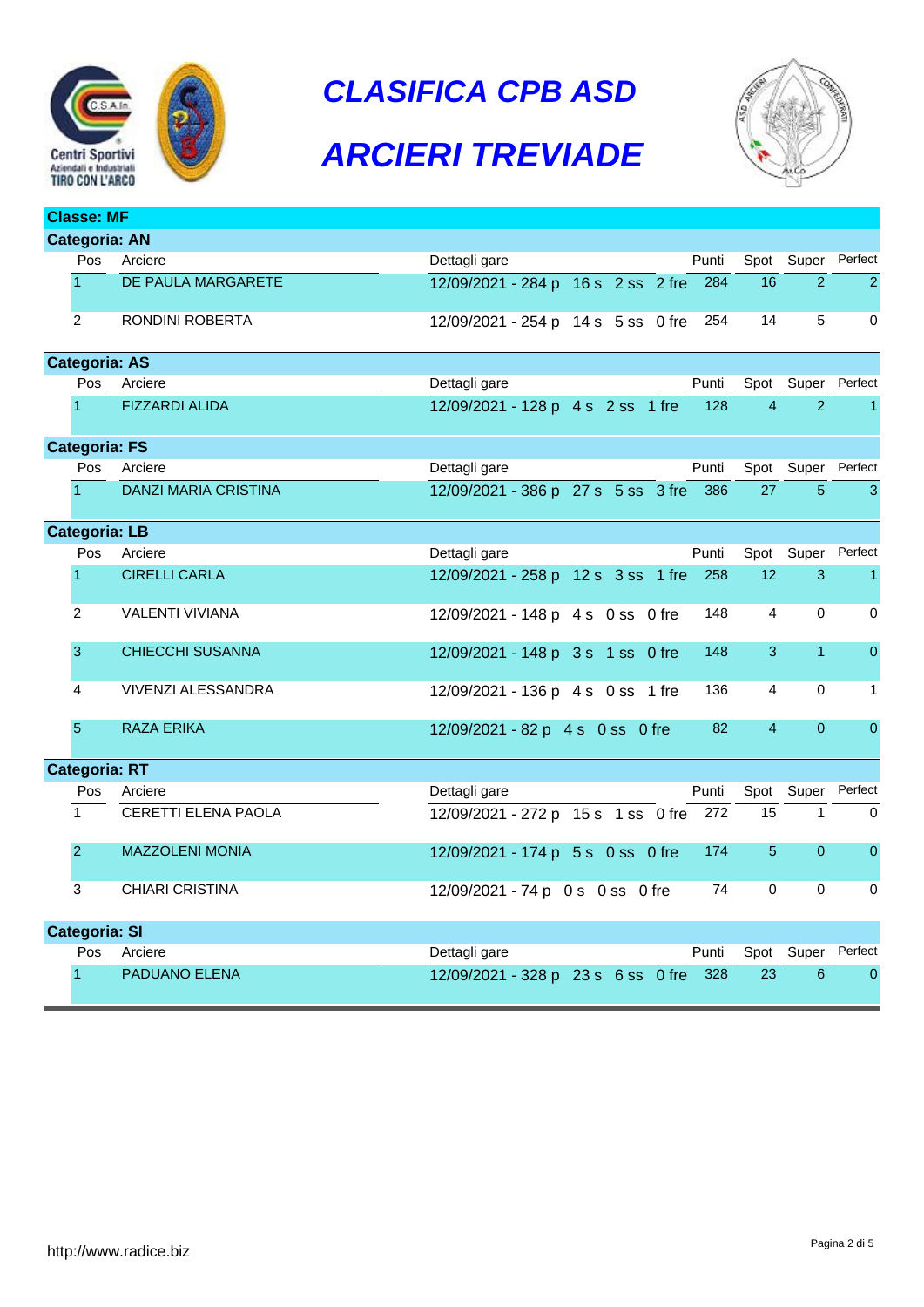



|                      | <b>Classe: MM</b>    |                             |                                    |                                         |                |                |                  |
|----------------------|----------------------|-----------------------------|------------------------------------|-----------------------------------------|----------------|----------------|------------------|
| <b>Categoria: AN</b> |                      |                             |                                    |                                         |                |                |                  |
|                      | Pos                  | Arciere                     | Dettagli gare                      | Punti                                   |                | Spot Super     | Perfect          |
|                      | $\mathbf{1}$         | <b>SALVINI ANTONELLO</b>    | 12/09/2021 - 268 p 11 s 3 ss 2 fre | 268                                     | 11             | 3              | $\overline{2}$   |
|                      | 2                    | DI VENTURA VALENTINO        | 12/09/2021 - 246 p 12 s 3 ss 0 fre | 246                                     | 12             | 3              | $\mathbf 0$      |
|                      | 3                    | <b>BERNARDI ANTONIO</b>     | 12/09/2021 - 168 p 4 s 0 ss 0 fre  | 168                                     | $\overline{4}$ | $\mathbf{0}$   | $\pmb{0}$        |
|                      | <b>Categoria: AS</b> |                             |                                    |                                         |                |                |                  |
|                      | Pos                  | Arciere                     | Dettagli gare                      | Punti                                   |                | Spot Super     | Perfect          |
|                      | $\mathbf{1}$         | <b>SERENA PIERLUIGI</b>     | 12/09/2021 - 194 p 8 s 0 ss 0 fre  | 194                                     | 8              | $\mathbf 0$    | 0                |
|                      | $\overline{2}$       | <b>MARINI LUCIANO</b>       | 12/09/2021 - 190 p 10 s 3 ss 1 fre | 190                                     | 10             | 3              | $\mathbf{1}$     |
|                      | 3                    | <b>BELLERI MAURIZIO</b>     | 12/09/2021 - 178 p 5 s 0 ss 1 fre  | 178                                     | 5              | $\mathbf 0$    | $\mathbf{1}$     |
|                      | $\overline{4}$       | <b>FRANZINI GINO</b>        | 12/09/2021 - 174 p 8 s 1 ss 0 fre  | 174                                     | 8              | $\mathbf{1}$   | $\overline{0}$   |
|                      | 5                    | DALL'ERA PIERDOMENICO       | 12/09/2021 - 168 p 6 s 0 ss 1 fre  | 168                                     | 6              | $\mathbf 0$    | $\mathbf{1}$     |
|                      | 6                    | POLI ALESSANDRO             | 12/09/2021 - 106 p 3s 1 ss 1 fre   | 106                                     | 3              | 1              | $\mathbf{1}$     |
|                      | <b>Categoria: FS</b> |                             |                                    |                                         |                |                |                  |
|                      | Pos                  | Arciere                     | Dettagli gare                      | Punti                                   |                | Spot Super     | Perfect          |
|                      | $\mathbf{1}$         | <b>ZANETTI MICHELE</b>      |                                    | 12/09/2021 - 520 p 38 s 19 ss 10 fre520 | 38             | 19             | 10               |
|                      | $\overline{2}$       | PODDINE GIANCARLO           |                                    | 12/09/2021 - 484 p 37 s 16 ss 9 fre 484 | 37             | 16             | $\boldsymbol{9}$ |
|                      | 3                    | RONCHI ALESSANDRO           |                                    | 12/09/2021 - 484 p 36 s 13 ss 10 fre484 | 36             | 13             | 10               |
|                      | $\overline{4}$       | PEDRONI ANTONELLO           | 12/09/2021 - 408 p 30 s 9 ss 3 fre | 408                                     | 30             | 9              | $\mathbf{3}$     |
|                      | 5                    | SIGNORINI MAURIZIO          | 12/09/2021 - 378 p 26 s 4 ss 4 fre | 378                                     | 26             | 4              | $\overline{4}$   |
|                      | <b>Categoria: LB</b> |                             |                                    |                                         |                |                |                  |
|                      | Pos                  | Arciere                     | Dettagli gare                      | Punti                                   |                | Spot Super     | Perfect          |
|                      | 1                    | <b>MALZANI MASSIMO</b>      | 12/09/2021 - 274 p 16 s 5 ss 0 fre | 274                                     | 16             | $\sqrt{5}$     | $\overline{0}$   |
|                      | 2                    | <b>GHIDINI ENNIO</b>        | 12/09/2021 - 242 p 8 s 0 ss 1 fre  | 242                                     | 8              | $\mathbf 0$    | $\mathbf{1}$     |
|                      | 3                    | <b>COLOMBI CARLO ENRICO</b> | 12/09/2021 - 216 p 7 s 2 ss 1 fre  | 216                                     | $\overline{7}$ | $\overline{2}$ | $\mathbf{1}$     |
|                      | 4                    | <b>VIANELLI SILVANO</b>     | 12/09/2021 - 188 p 10 s 2 ss 0 fre | 188                                     | 10             | $\overline{2}$ | 0                |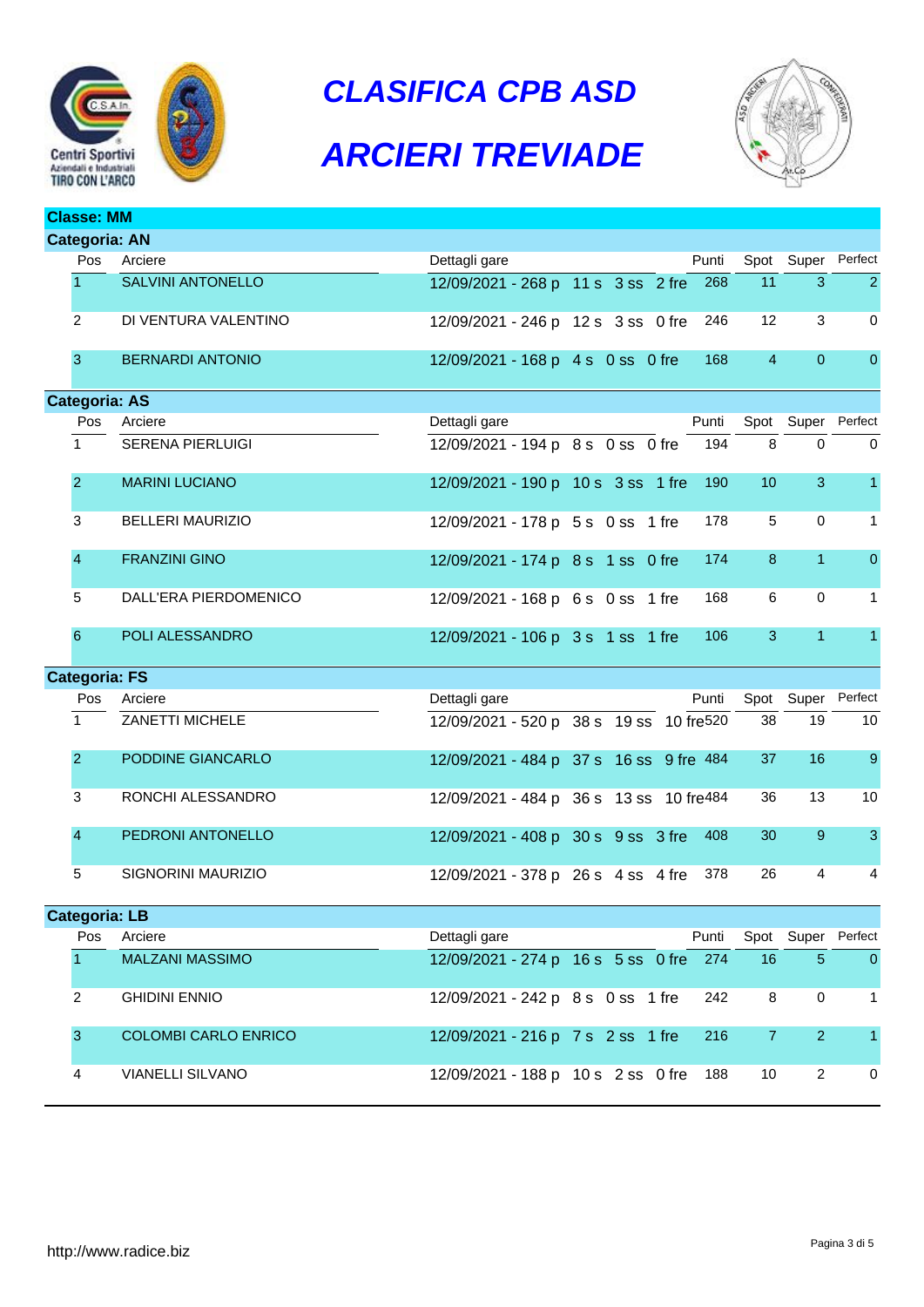



| <b>Categoria: RM</b> |                      |                           |                                    |                                         |                       |                    |                 |
|----------------------|----------------------|---------------------------|------------------------------------|-----------------------------------------|-----------------------|--------------------|-----------------|
|                      | <b>Pos</b>           | Arciere                   | Dettagli gare                      | Punti                                   |                       | Spot Super Perfect |                 |
|                      |                      | <b>GALERI MANUEL</b>      | 12/09/2021 - 294 p 15 s 4 ss 1 fre |                                         | 15<br>294             | 4                  | $\mathbf{1}$    |
|                      | 2                    | PEDRINI LUCA              | 12/09/2021 - 254 p 11 s 1 ss 0 fre |                                         | 11<br>254             | $\mathbf{1}$       | 0               |
|                      | 3                    | <b>LUZZA VINCENZO</b>     | 12/09/2021 - 202 p 10 s 3 ss 1 fre |                                         | 202<br>10             | 3                  | $\mathbf{1}$    |
|                      | 4                    | <b>VIOTTI MAURIZIO</b>    | 12/09/2021 - 202 p 6 s 1 ss 0 fre  |                                         | 202<br>6              | $\mathbf{1}$       | 0               |
|                      | $\overline{5}$       | <b>BORGHETTI ANDREA</b>   | 12/09/2021 - 180 p 9 s 2 ss 0 fre  |                                         | 180<br>9              | $\overline{2}$     | $\overline{0}$  |
|                      | <b>Categoria: RT</b> |                           |                                    |                                         |                       |                    |                 |
|                      | Pos                  | Arciere                   | Dettagli gare                      | Punti                                   |                       | Spot Super Perfect |                 |
|                      | $\mathbf{1}$         | <b>COLOMBI ANDREA</b>     | 12/09/2021 - 356 p 23 s 5 ss 3 fre |                                         | 356<br>23             | 5                  | 3               |
|                      | $\overline{2}$       | <b>OLLARGIU GIULIANO</b>  | 12/09/2021 - 310 p 17 s 6 ss 2 fre |                                         | 310<br>17             | $\sqrt{6}$         | $\overline{2}$  |
|                      | 3                    | <b>FERREMI ETTORE</b>     | 12/09/2021 - 272 p 16 s 3 ss 1 fre |                                         | 16<br>272             | 3                  | $\mathbf{1}$    |
|                      | $\overline{4}$       | PASETTO LEONARDO          | 12/09/2021 - 222 p 9 s 2 ss 0 fre  |                                         | 222<br>9              | $\overline{2}$     | $\overline{0}$  |
|                      | 5                    | <b>MARIOTTI ANGELO</b>    | 12/09/2021 - 202 p 9 s 1 ss 0 fre  |                                         | 9<br>202              | $\mathbf{1}$       | 0               |
|                      | 6                    | <b>NOBILINI LUCA</b>      | 12/09/2021 - 188 p 10 s 2 ss 0 fre |                                         | 188<br>10             | $\overline{2}$     | $\overline{0}$  |
|                      | 7                    | ANDREOLI ANDREA           | 12/09/2021 - 180 p 4 s 1 ss 0 fre  |                                         | 180<br>4              | $\mathbf{1}$       | 0               |
|                      | 8                    | <b>FOLCHI DIMITRI</b>     | 12/09/2021 - 178 p 6 s 1 ss 0 fre  |                                         | 178<br>$6\phantom{.}$ | $\overline{1}$     | $\overline{0}$  |
|                      | 9                    | MARCHETTI MARCANTONIO     | 12/09/2021 - 160 p 6 s 0 ss 0 fre  |                                         | 6<br>160              | $\pmb{0}$          | 0               |
|                      | 10                   | <b>GANDAGLIA DOMENICO</b> | 12/09/2021 - 156 p 6 s 1 ss 1 fre  |                                         | 156<br>$6\phantom{.}$ | $\overline{1}$     | $\mathbf{1}$    |
|                      | <b>Categoria: SI</b> |                           |                                    |                                         |                       |                    |                 |
|                      |                      | Pos Arciere               | Dettagli gare                      |                                         | Punti                 | Spot Super Perfect |                 |
|                      | 1                    | <b>BUFFOLI LUCA</b>       |                                    | 12/09/2021 - 488 p 36 s 10 ss 11 fre488 | 36                    | 10                 | 11              |
|                      | 2 <sup>1</sup>       | <b>CARERA VIMAR</b>       |                                    | 12/09/2021 - 466 p 36 s 11 ss 6 fre 466 | 36                    | 11                 | $6\phantom{.}6$ |
|                      | 3                    | VERONESE ALESSANDRO       |                                    | 12/09/2021 - 466 p 33 s 11 ss 8 fre 466 | 33                    | 11                 | 8               |
|                      | $\overline{4}$       | <b>NADALI LUCA</b>        |                                    | 12/09/2021 - 450 p 33 s 11 ss 6 fre 450 | 33                    | 11                 | $6\phantom{1}6$ |
|                      | 5                    | CAPRA GIANLUCA            |                                    | 12/09/2021 - 436 p 34 s 14 ss 4 fre 436 | 34                    | 14                 | 4               |
|                      | 6                    | <b>CAMICI MARCO</b>       | 12/09/2021 - 420 p 27 s 8 ss 4 fre |                                         | 420<br>27             | 8                  | $\overline{4}$  |
|                      | 7                    | <b>GOBBI ANDREA</b>       |                                    | 12/09/2021 - 394 p 27 s 5 ss 1 fre 394  | 27                    | 5                  | 1               |